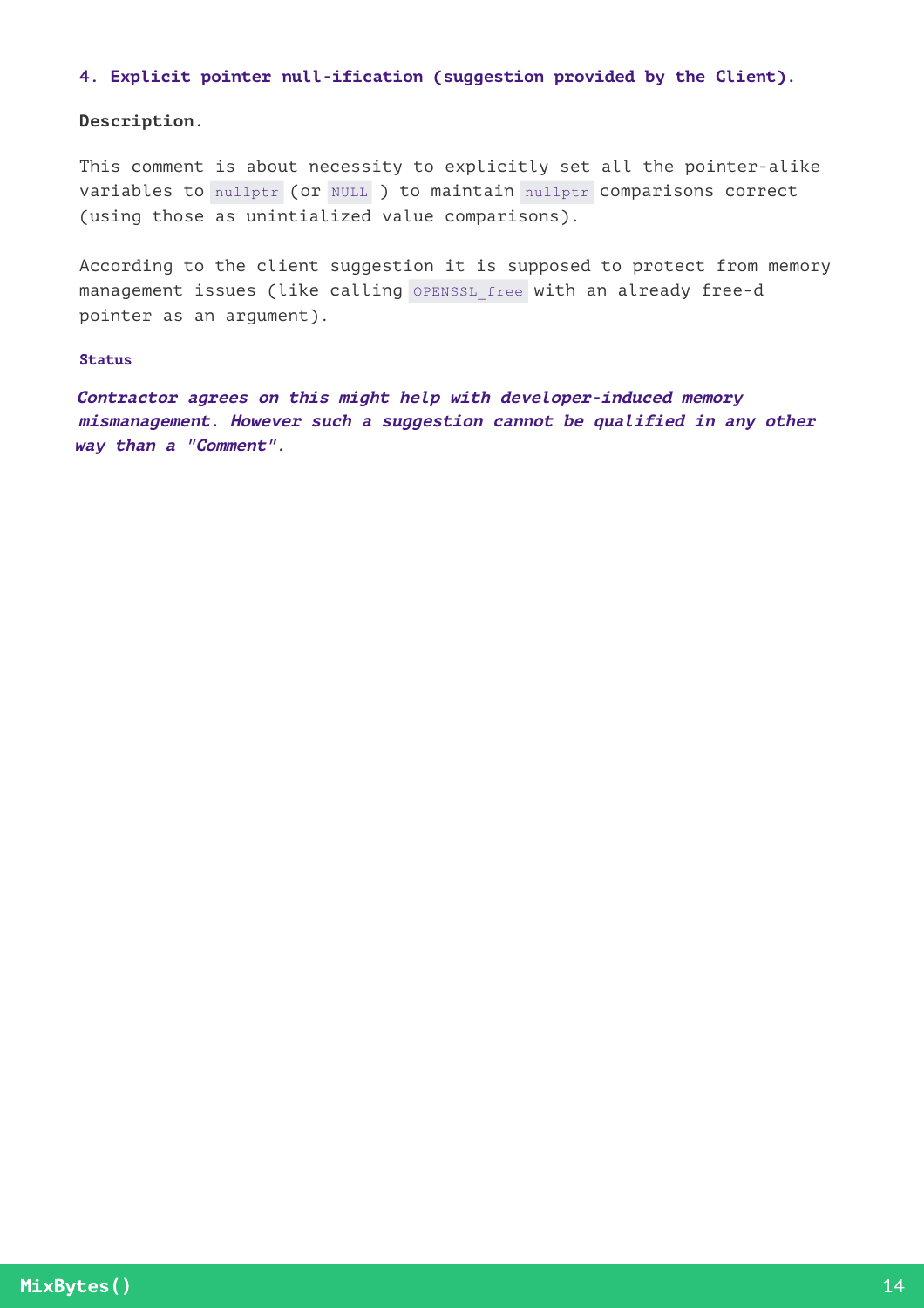## **04 CONCLUSION** AND RESULTS

The system reviewed contains two parts: C++ library and NodeJS wrapper. They were reviewed separately and as a whole.

The security and reliability of the C++ part was rated "High". One critical and one major flaws were found and fixed. Several warnings were given about particular pieces of code and architecture decisions. All of the warnings given were fixed.

The security and reliability of the NodeJS part (excluding NAPI wrapper - it is related to C++ part) was rated "High ". No major flaws were spotted.

Findings list:

| Level          | Amount |
|----------------|--------|
| CRITICAL       | 1      |
| <b>MAJOR</b>   | C.     |
| WARNING        | 8      |
| <b>COMMENT</b> |        |